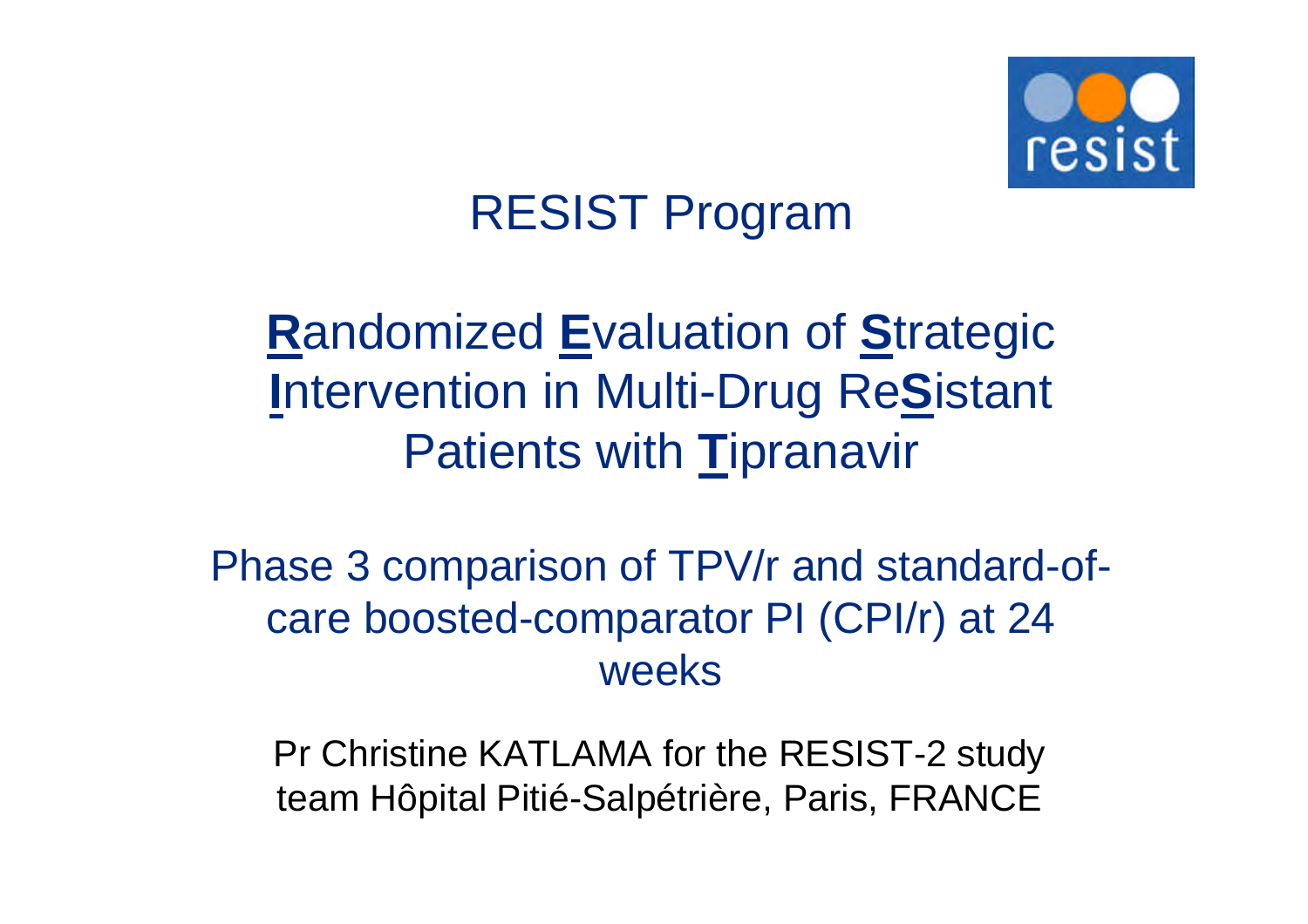### RESIST Program - Worldwide Enrollment



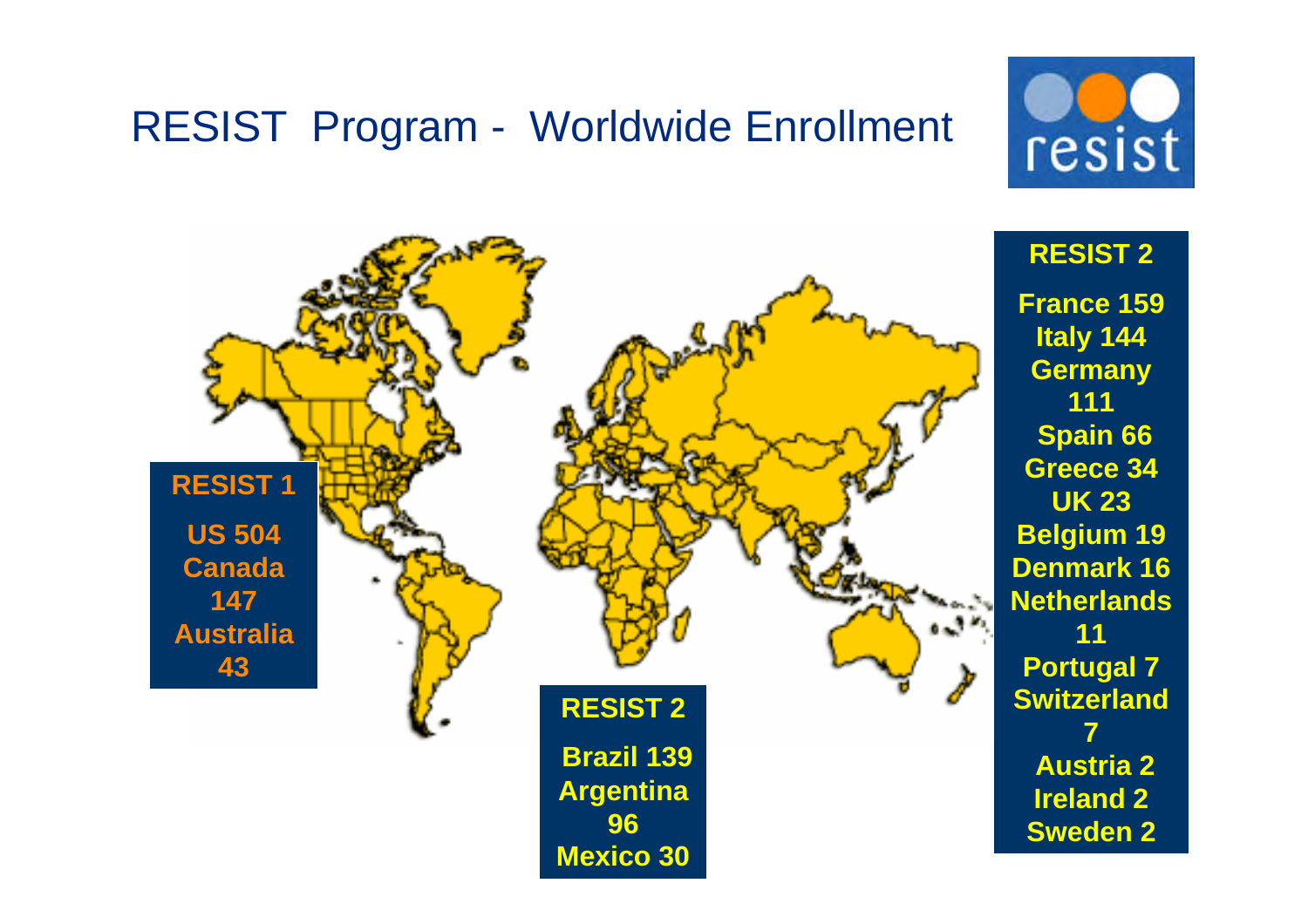TPV RESIST studies *Key Entry Criteria*



- $\bullet$  ≥18 years of age
- l ≥3 months therapy with NRTI, NNRTI, and PI
	- At least 2 PI regimens for ≥3 consecutive months, one of which must be current regimen
- l Viral load ≥1000 copies/mL on therapy
- No CD4+ cell count restrictions
- Genotype indicating
	- **³1 primary PI mutation at codons**
		- 30N, 46I/L, 48V, 50V, 82A/F/L/T, 84V, or 90M and
	- **£2 mutations at codons 33, 82, 84, or 90**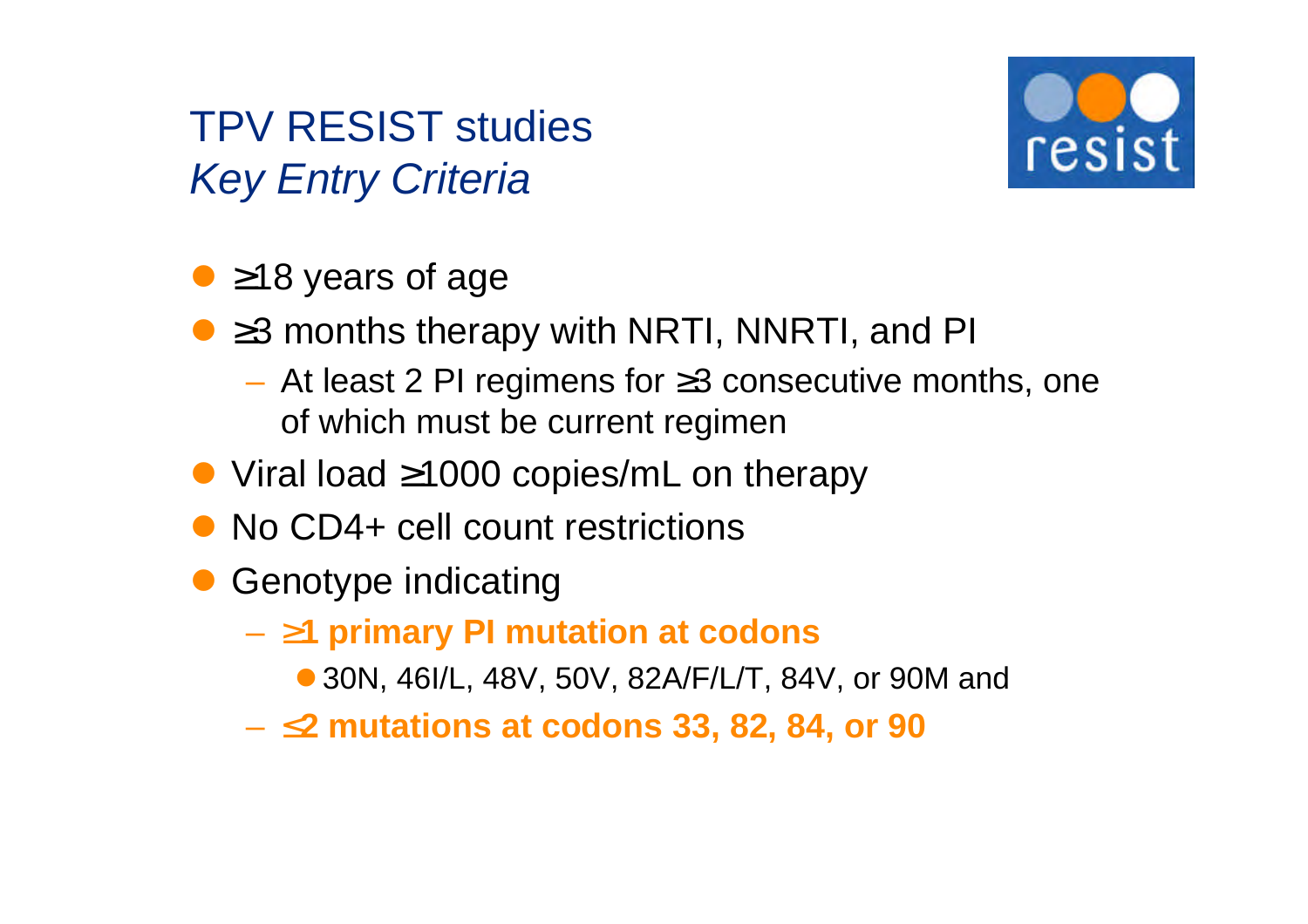#### TPV RESIST studies *Endpoints for Planned 24-Week Analysis*



- **Treatment response defined as** 
	- Confirmed  $\geq 1$  log<sub>10</sub> reduction in viral load from baseline at 24 weeks without
		- $\bullet$  Viral rebound (confirmed viral load  $\lt 1$  log<sub>10</sub> below baseline)
		- **Prior treatment change**
		- Study discontinuation (including loss to follow-up)
		- Death
- Additional planned analyses included
	- Change in viral load from baseline
	- Proportion <50 and <400 copies/mL
	- Change from baseline in CD4+ cell count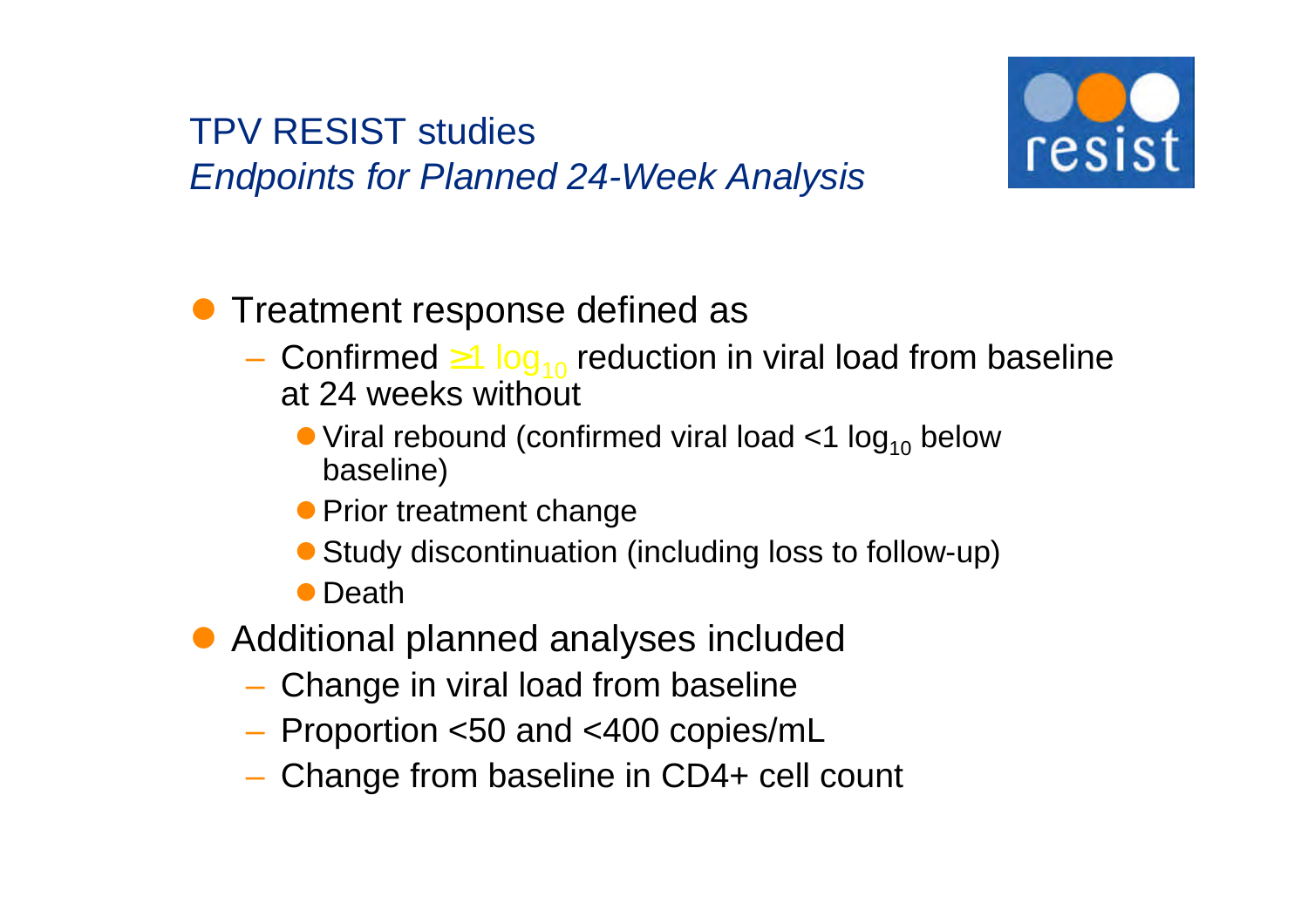## TPV RESIST studies *Screening and Randomization*





Failures in CPI arm after week 8 could receive TPV in rollover study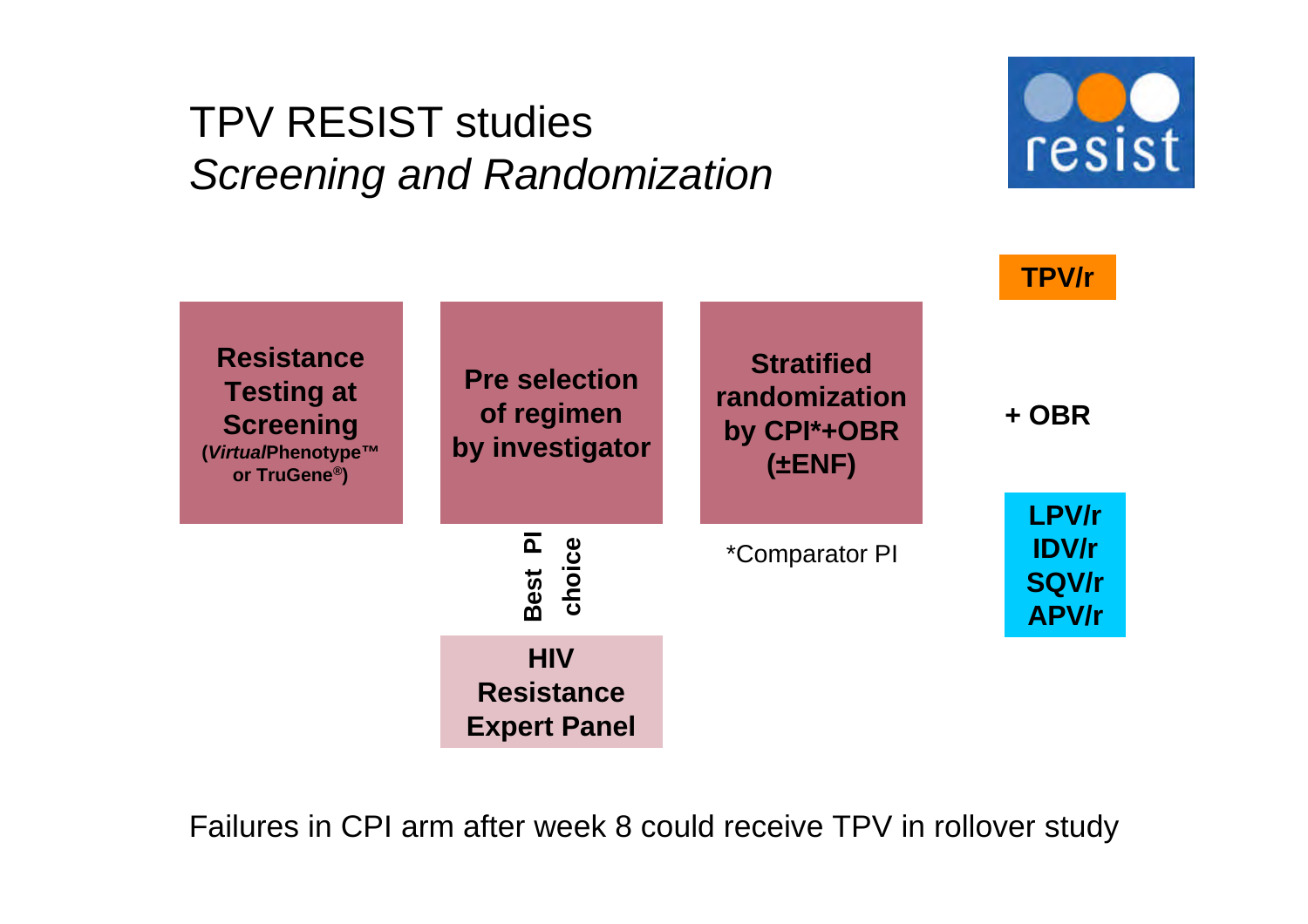## RESIST-2 *Baseline Characteristics*



|                                             |                   | TPV/r<br>(n=435)        | CPI/r<br>$(n=428)$      | Total<br>$(n=863)$      |
|---------------------------------------------|-------------------|-------------------------|-------------------------|-------------------------|
| Age (years)                                 | Median            | 41                      | 42                      | 42                      |
| Gender                                      | Male $(\%)$       | 80.7                    | 85.0                    | 82.9                    |
| Race                                        | White $(\%)$      | 75.9                    | 71.7                    | 73.8                    |
| Hepatitis B and/or C                        | (% )              | 12.0                    | 18.2                    | 15.1                    |
| CD4+ cell count<br>(cells/mm <sup>3</sup> ) | Median<br>(Range) | 175<br>$(2 - 1893)$     | 196<br>$(2-945)$        | 185<br>$(2 - 1893)$     |
| <b>HIV RNA</b><br>$(log_{10}$ copies/mL)    | Median<br>(Range) | 4.78<br>$(2.97 - 6.52)$ | 4.77<br>$(2.99 - 6.76)$ | 4.77<br>$(2.97 - 6.76)$ |

Median prior 12 ARVs (6 NRTIs, 1 NNRTI, and 4 PIs)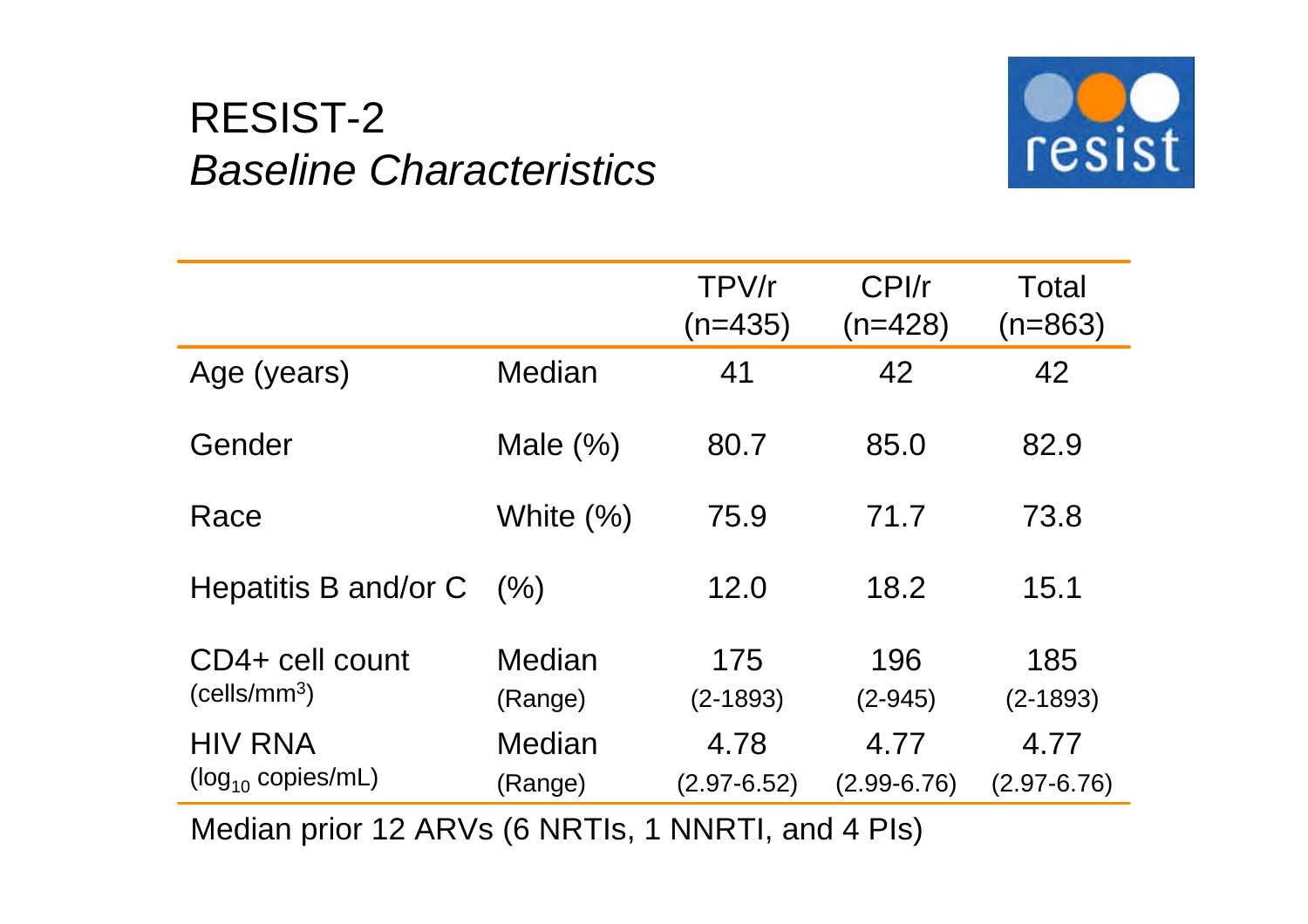# TPV RESIST Studies *Prior Treatments*



|                       |     | TPV/r          |     | CPI/r     |
|-----------------------|-----|----------------|-----|-----------|
| N                     |     | 582            |     | 577       |
| Total ARVs, median    |     | 12             |     | 12        |
| PIs, median           |     | $\overline{4}$ |     | 4         |
| N(% )                 |     |                |     |           |
|                       | 5   | (0.9)          | 10  | (1.7)     |
| $\overline{2}$        | 51  | (8.8)          | 52  | (9.0)     |
| 3                     | 104 | (17.9)         | 106 | (18.4)    |
| $\overline{4}$        | 163 | (28.0)         | 143 | (24.8)    |
| $\geq 5$              | 259 | (44.5)         | 266 | (46.1)    |
| NRTIs, median         |     | 6              |     | 6         |
| <b>NNRTIs, median</b> |     |                |     |           |
| Enfuvirtide, N (%)    | 69  | (11.9)         |     | 68 (11.9) |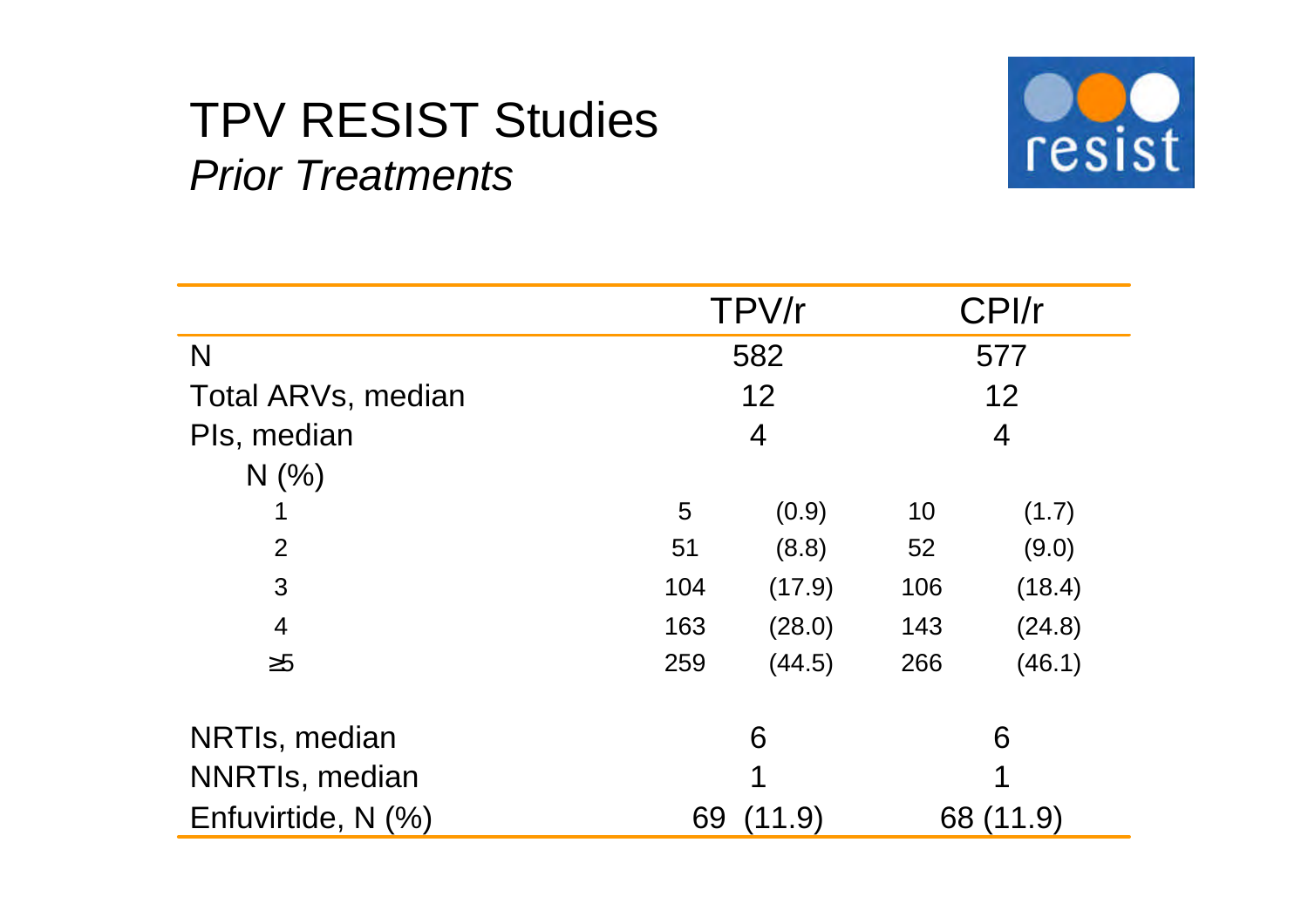# TPV RESIST Studies *Baseline Genotype*



|                                      | TPV/ $r$ (n=582) | CPI/r (n=577) |
|--------------------------------------|------------------|---------------|
| Number of protease<br>gene mutations |                  |               |
| $\leq 12$                            | 117(20.1)        | 121(21.0)     |
| $13 - 15$                            | 160 (27.5)       | 160 (27.7)    |
| $16 - 18$                            | 181(31.1)        | 154 (26.7)    |
| $\geq$ 19                            | 123(21.1)        | 142 (24.6)    |
| <b>Primary mutations*</b>            |                  |               |
| 0                                    | 4(0.7)           | 3(0.5)        |
| $1 - 2$                              | 220 (37.8)       | 214(37.1)     |
| $3 - 4$                              | 348 (59.8)       | 354 (61.4)    |
| $5-6$                                | 9(1.5)           | 6(1.0)        |
| Total PRAMs <sup>§</sup>             |                  |               |
| $\overline{0}$                       | 23(4.0)          | 20(3.5)       |
|                                      | 165 (28.4)       | 160 (27.7)    |
| $\geq$ 2                             | 393 (67.5)       | 397 (68.8)    |

\*30N, 46I/L, 48V, 50V, 82A/F/L/T, 84V, or 90M §PRAMs are mutations at codons 33, 82, 84, and 90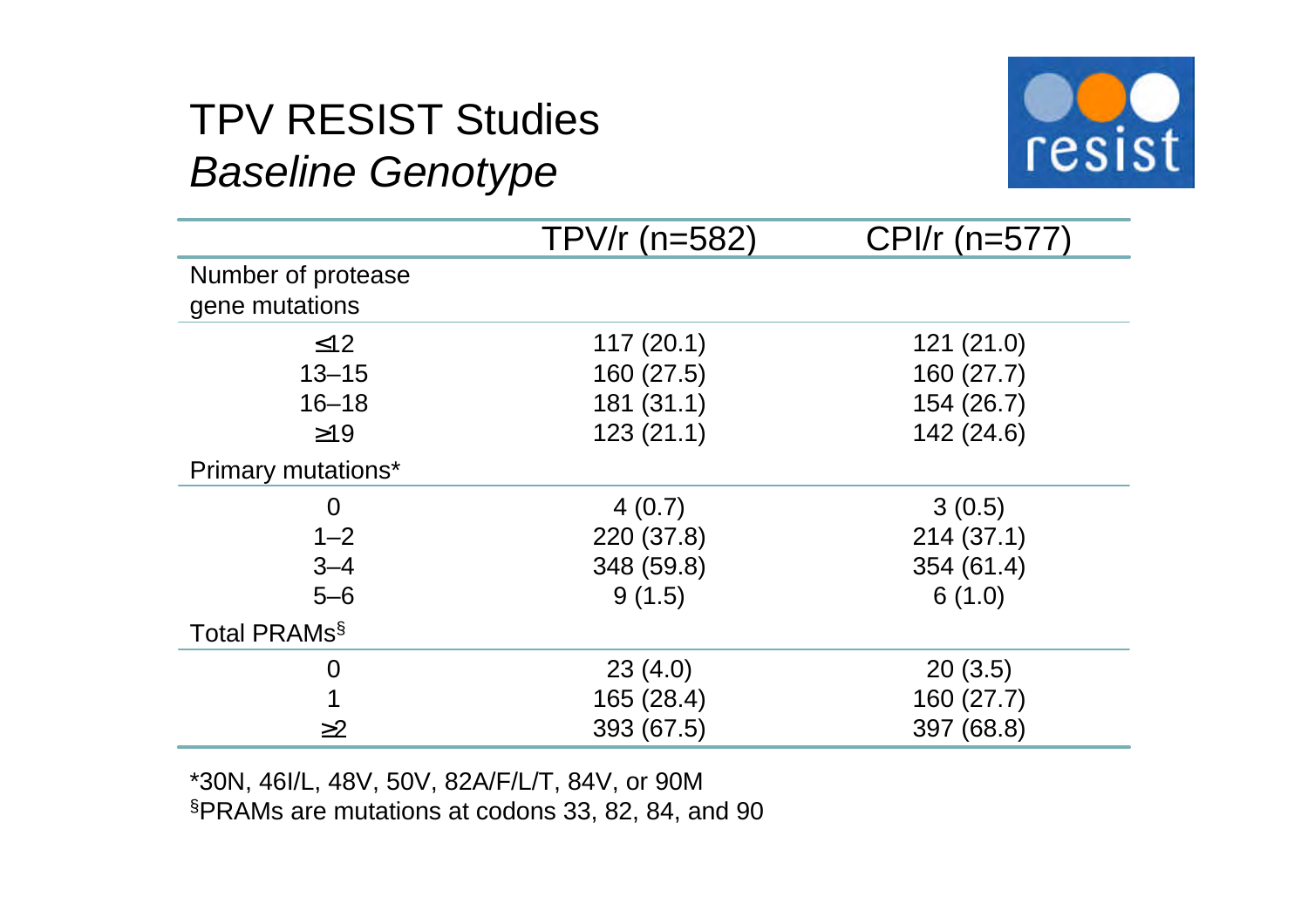# RESIST-2 *Study Regimens*



| • Preselected PI         |       | <b>RESIST-1</b> |
|--------------------------|-------|-----------------|
| - Lopinavir (LPV)        | 38.0% | $(61,0\%)$      |
| - Indinavir (IDV)        | 2.6%  | (4,4%           |
| - Saquinavir (SQV)       | 19.9% | $(20,6\%)$      |
| - Amprenavir (APV)       | 39.5% | $(14,0\%)$      |
| • Enfuvirtide (ENF)      |       |                 |
| included in regimen      | 11.5% | $(36,1\%)$      |
| • Ongoing PI selected in | 29.7% |                 |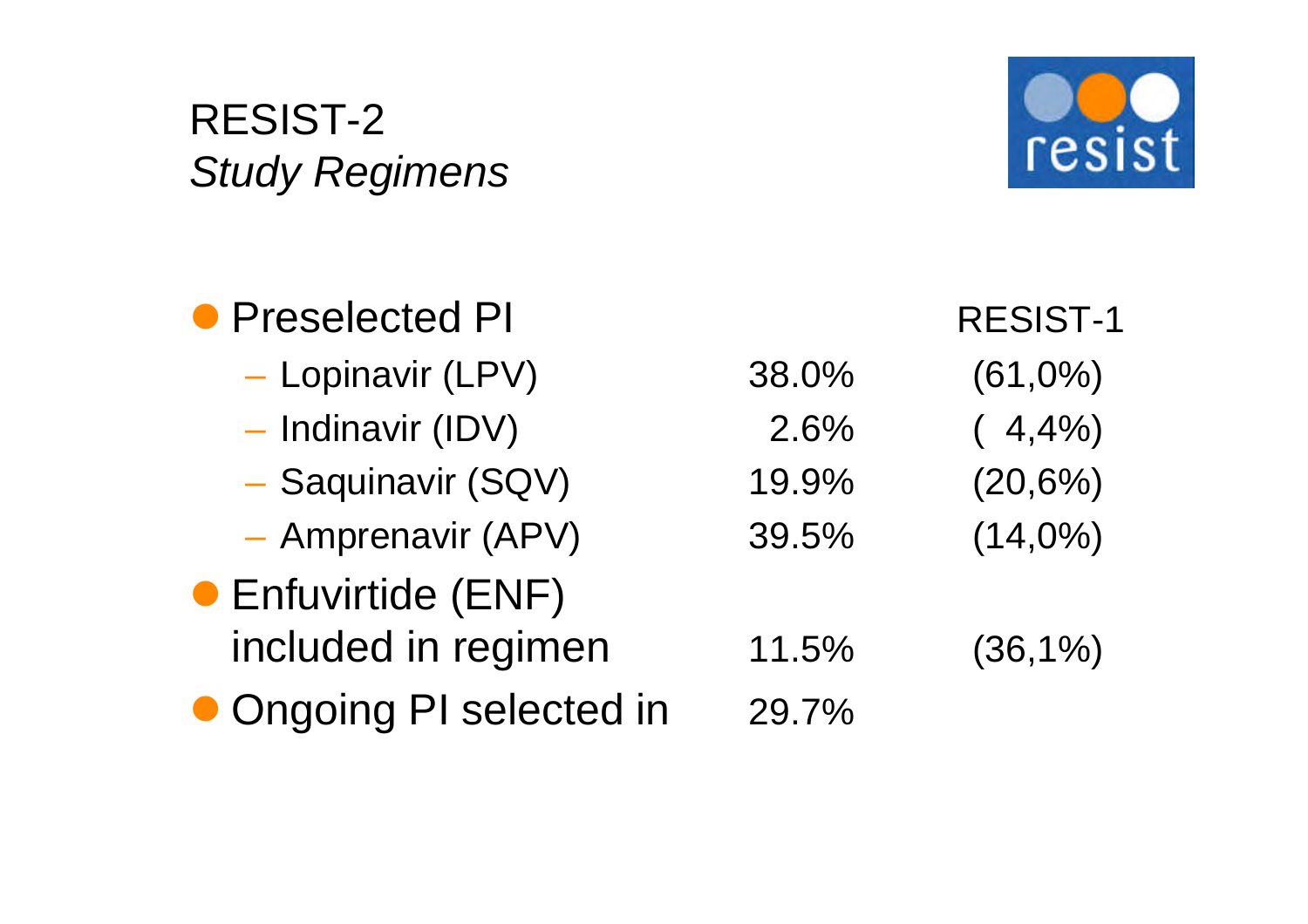# RESIST-2 *Patient Disposition (n=863)*



|                                                                                        | TPV/r | CPI/r |
|----------------------------------------------------------------------------------------|-------|-------|
| <b>Total treated</b>                                                                   | 435   | 428   |
| 24-week analysis dataset<br>(analysis performed when last<br>patient reached 16 weeks) | 271   | 268   |
| Disposition through week 8*                                                            |       |       |
| On treatment                                                                           | 254   | 239   |
| <b>Discontinued</b>                                                                    | 17    | 29    |
| Disposition through week 24                                                            |       |       |
| On treatment                                                                           | 212   | 96    |
| <b>Discontinued</b>                                                                    | 50    | 125   |
| Virologic failure                                                                      | 5     | 71    |
| Adverse events                                                                         | 25    | 14    |

\* Failures in CPI/r arm after week 8 could receive TPV/r in a rollover study: failure defined as VL drop ≤0.5  $log_{10}$ , VL >100,000 copies/mL, or rebound to <1  $log_{10}$  decrease in VL.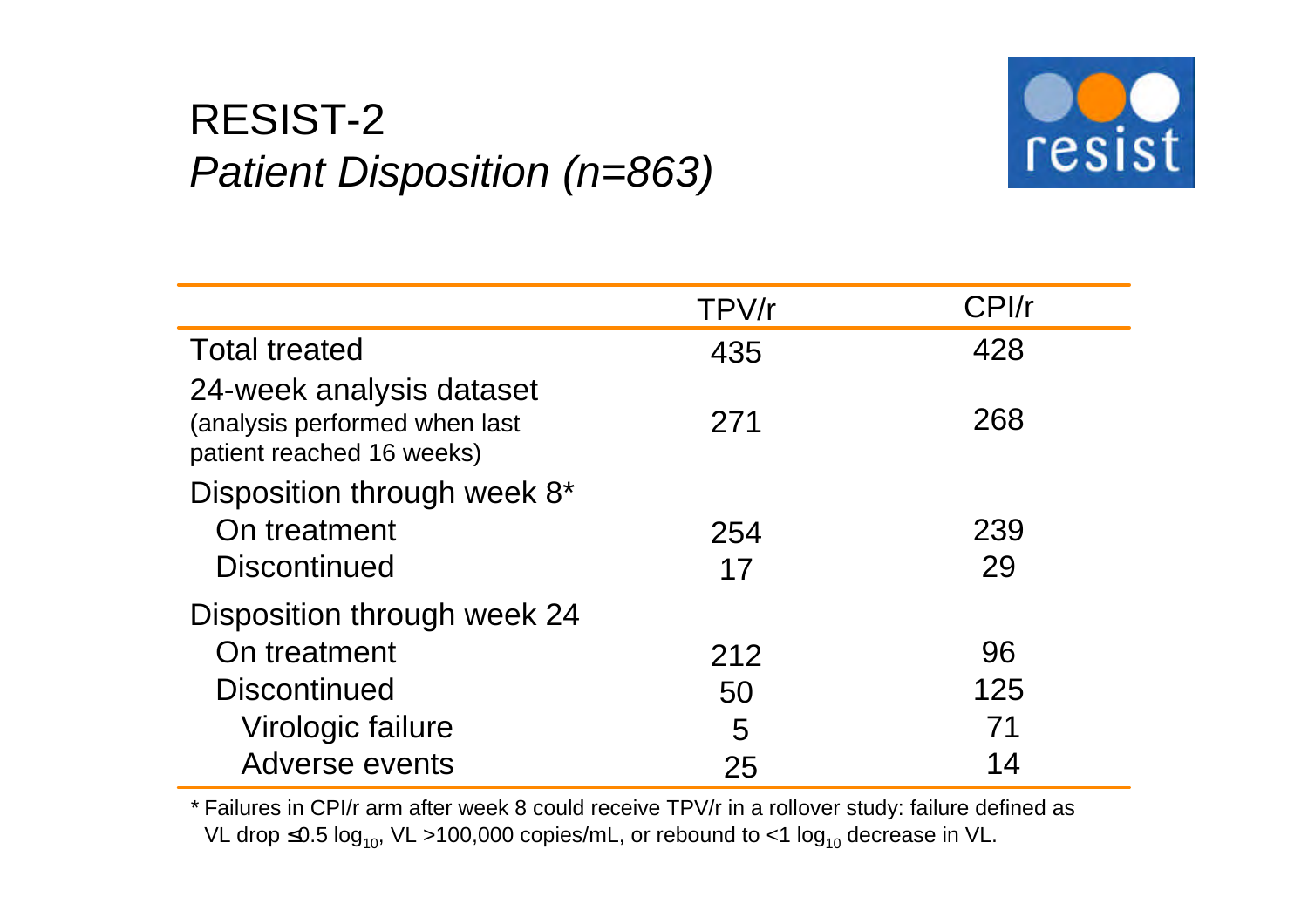### **RESIST-2** *Proportion with Treatment Response (=1 log<sup>10</sup> VL reduction)*



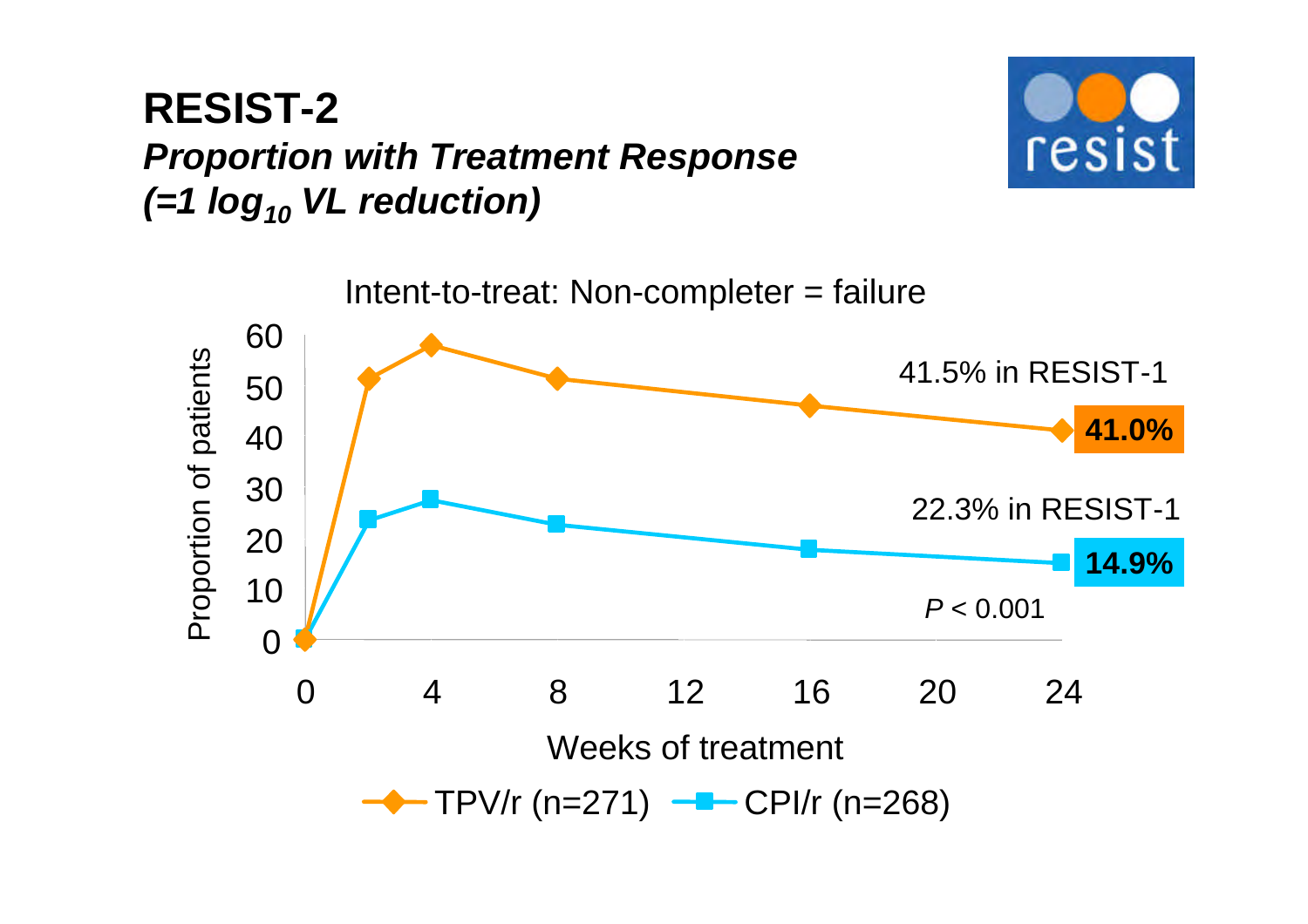## **RESIST-2** *HIV RNA Median Change From Baseline*



resist

 $\rightarrow$  TPV/r (n=271)  $\rightarrow$  CPI/r (n=268)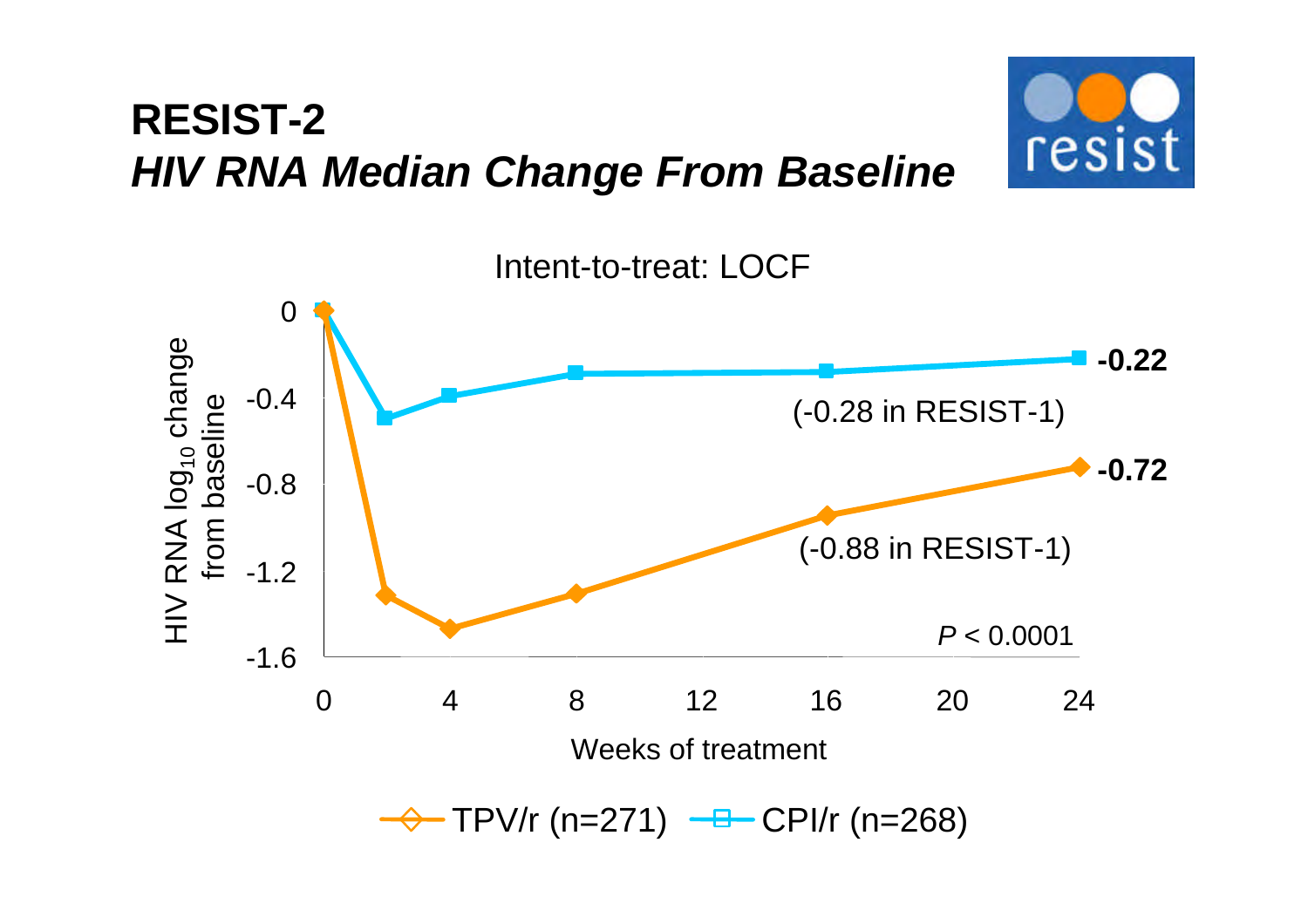#### **RESIST-1 and -2** *Proportion With Undetectable VL (< 400 cpi/mL)*



Intent-to-treat: non-completer = failure

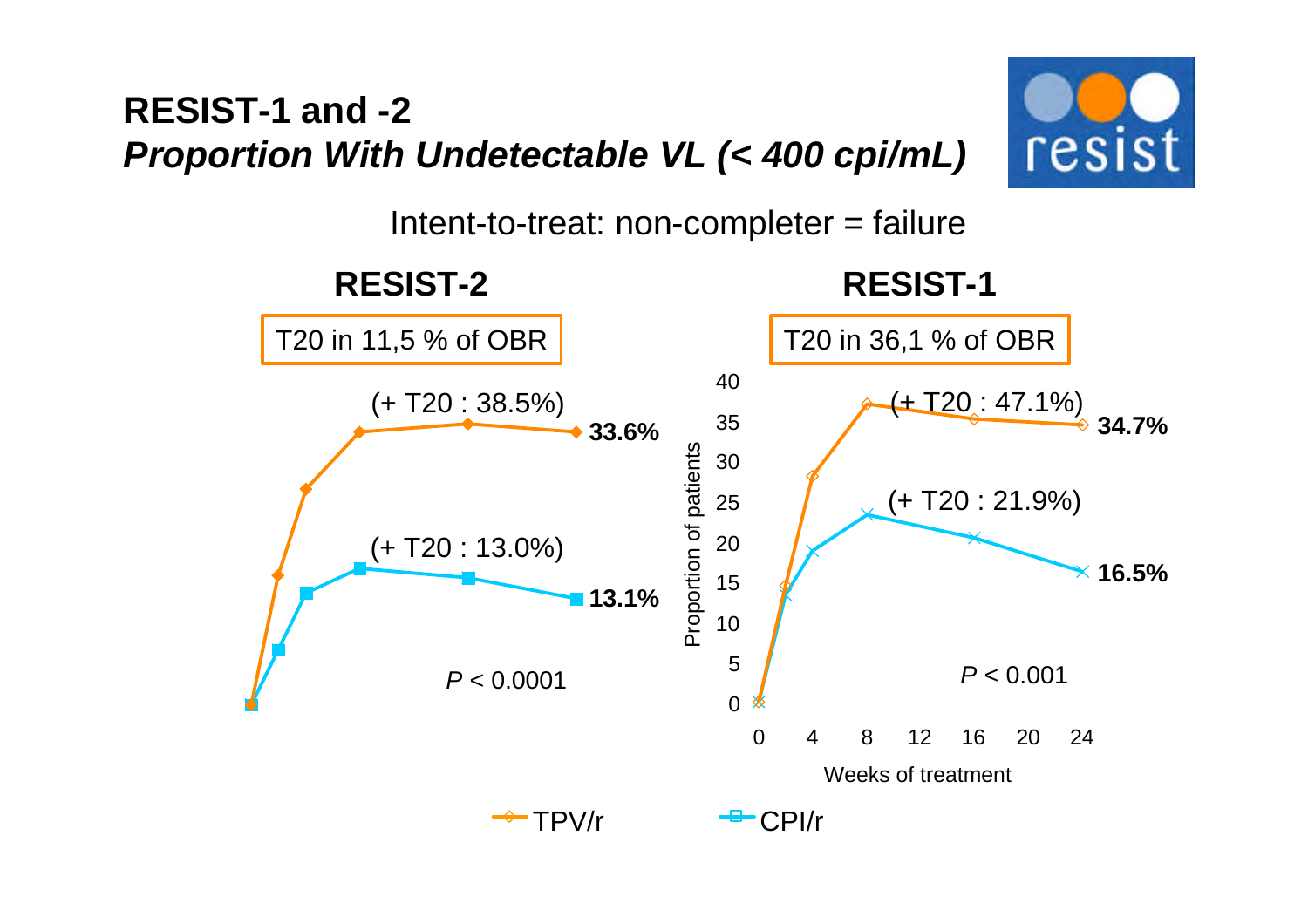#### RESIST-1 and -2 *Proportion With Undetectable VL (< 50 copies/mL)*



Intent-to-treat: non-completer = failure

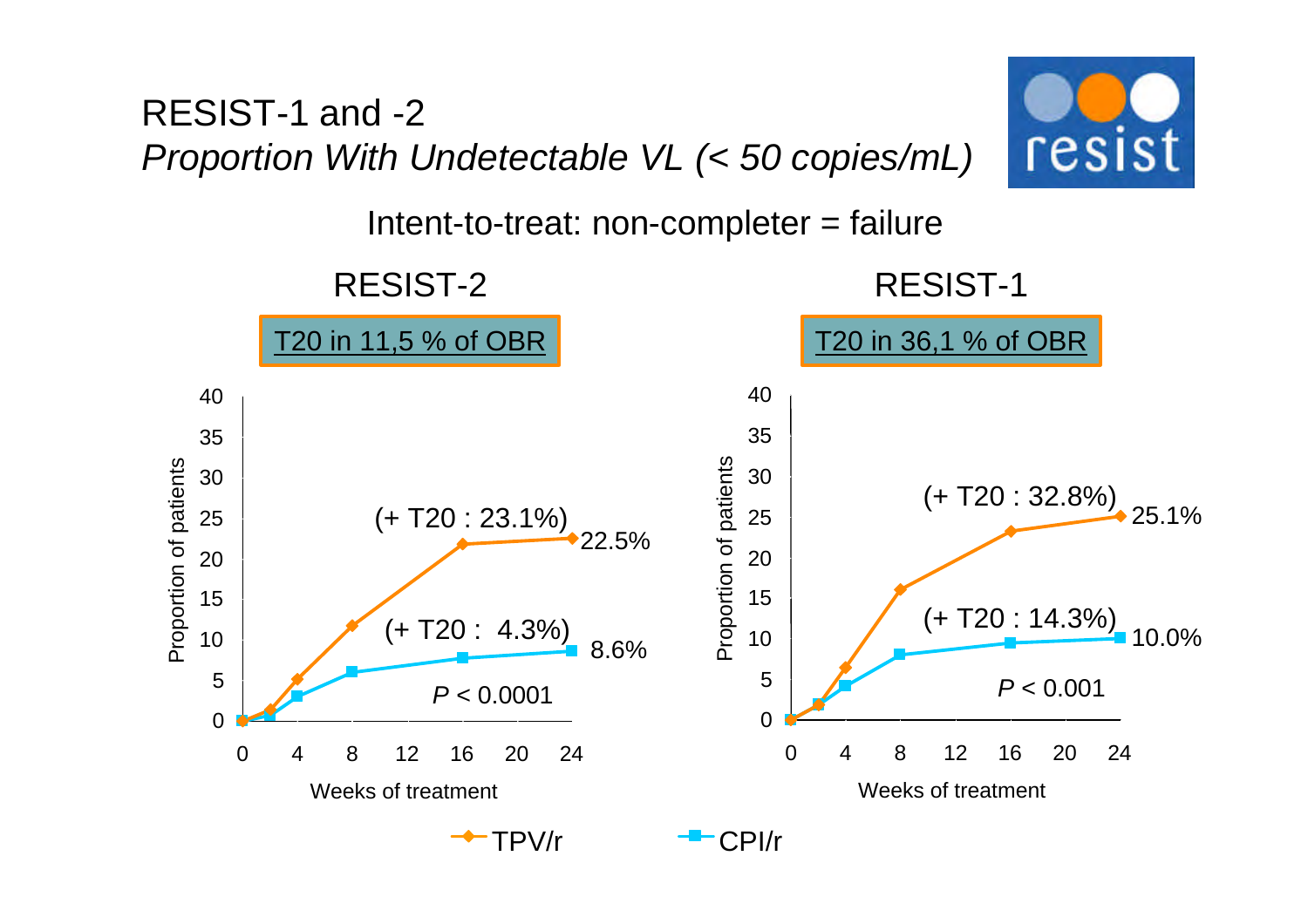### RESIST-2 *Median Change in CD4+ Cell Count*



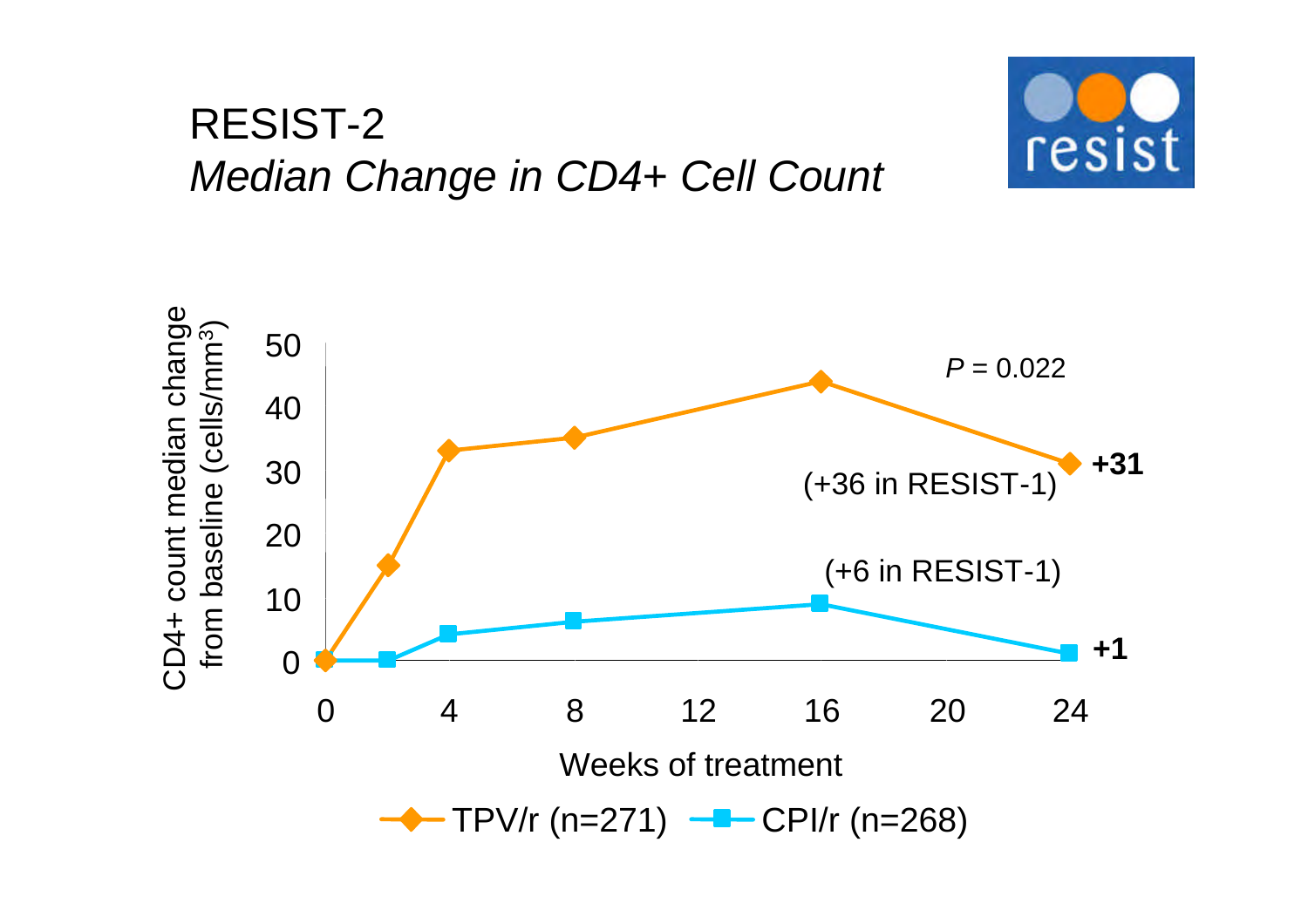

# TPV RESIST Studies

### **Evaluation of baseline genotypic resistance of TPV/r and CPI/r, relative to response**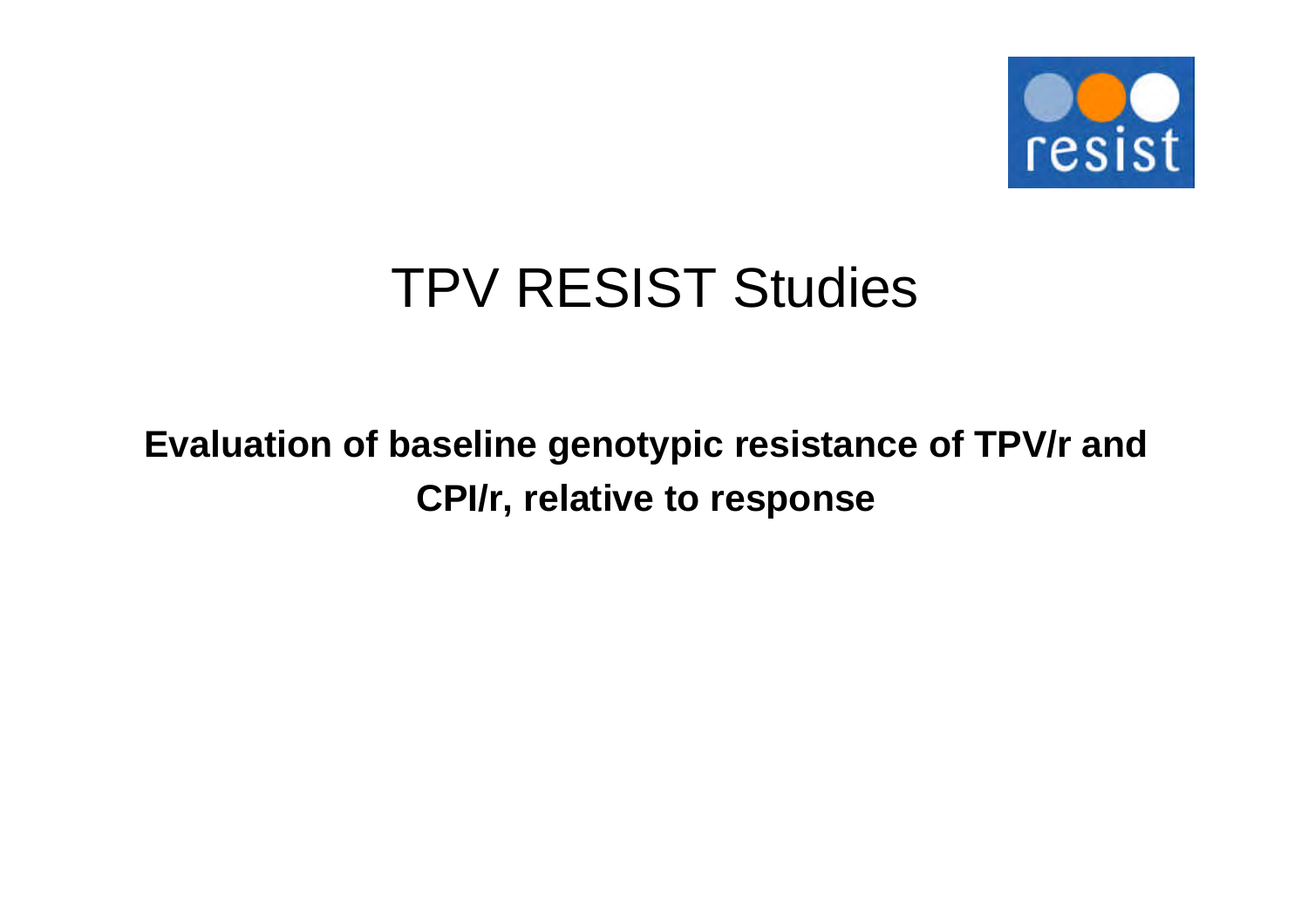#### TPV RESIST Studies resist *Treatment Response at Week 24 According to Baseline Protease Gene Mutations*

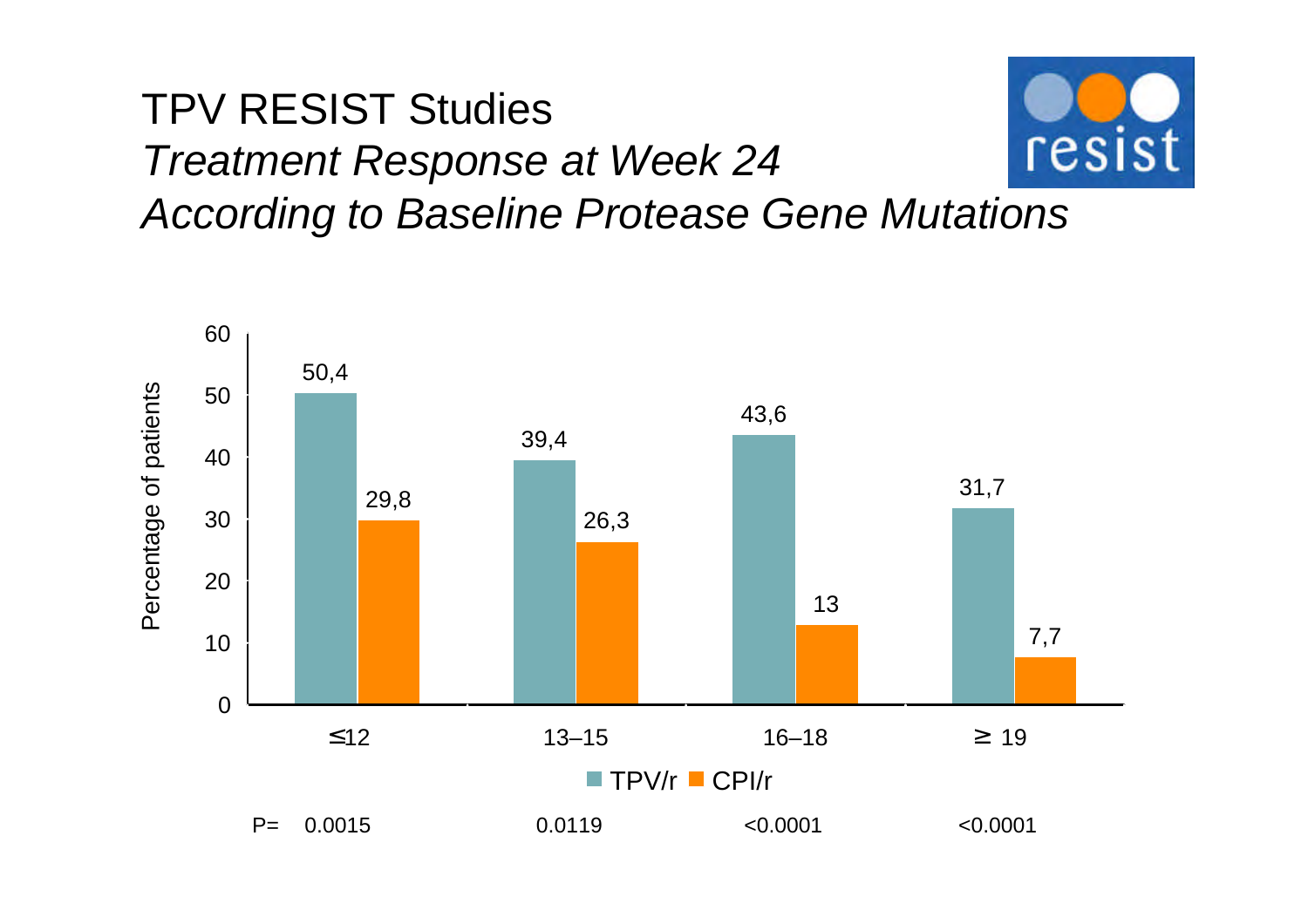# TPV RESIST Studies *Treatment Response at Week 24 According to Baseline Primary Mutations*



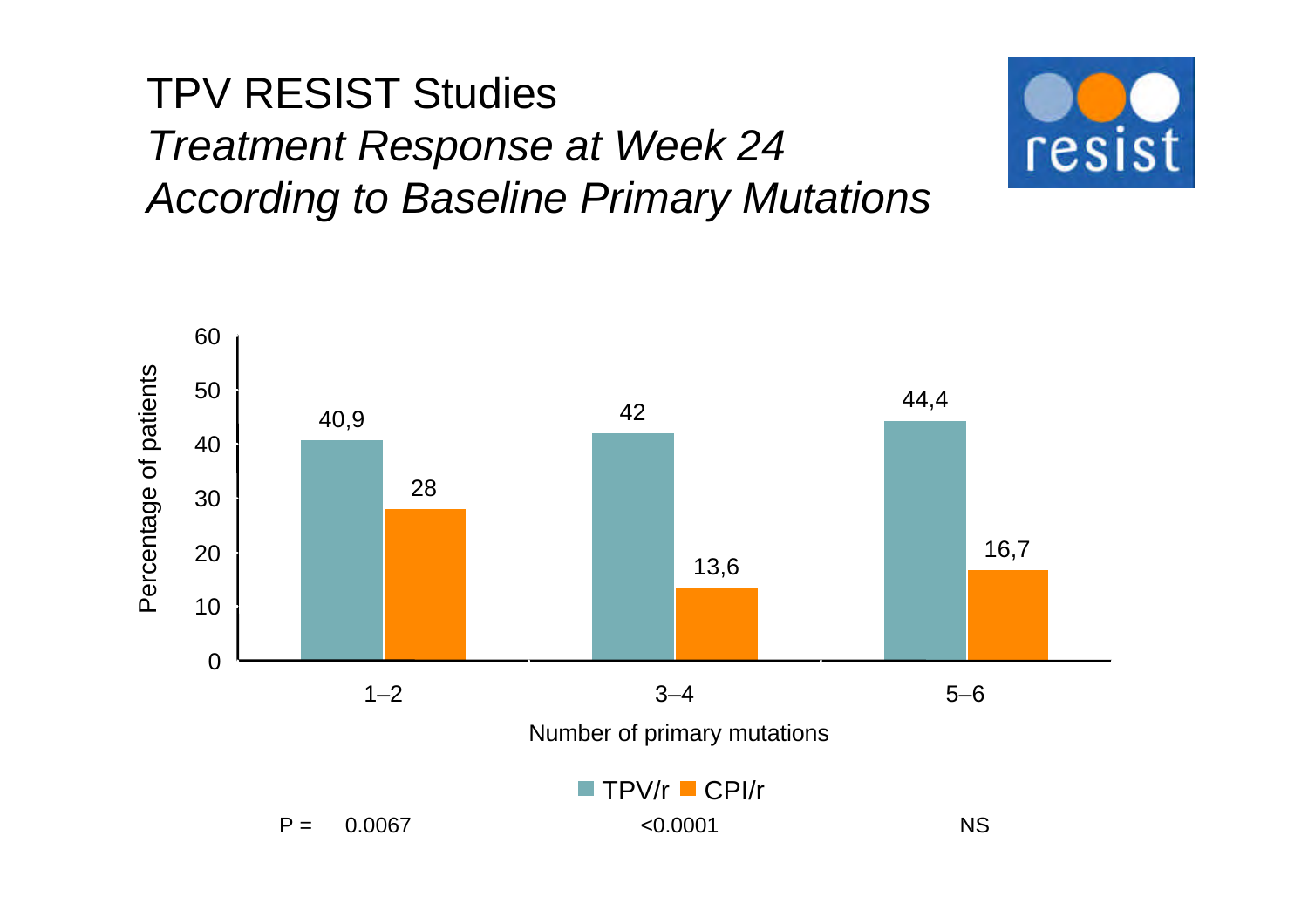# TPV RESIST Studies *Treatment Response at Week 24 According to Baseline PRAMs*



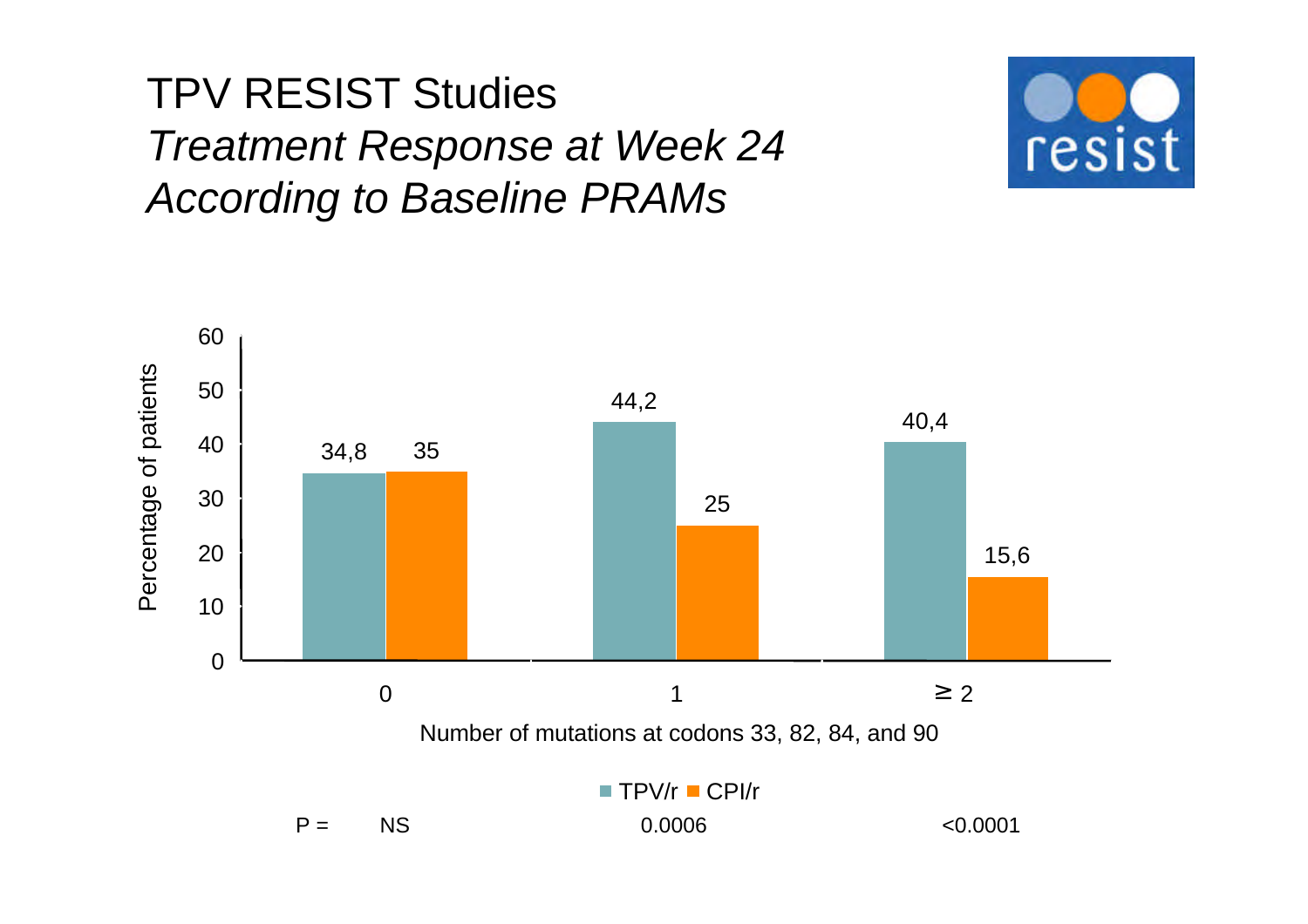

# TPV RESIST Studies

**Safety**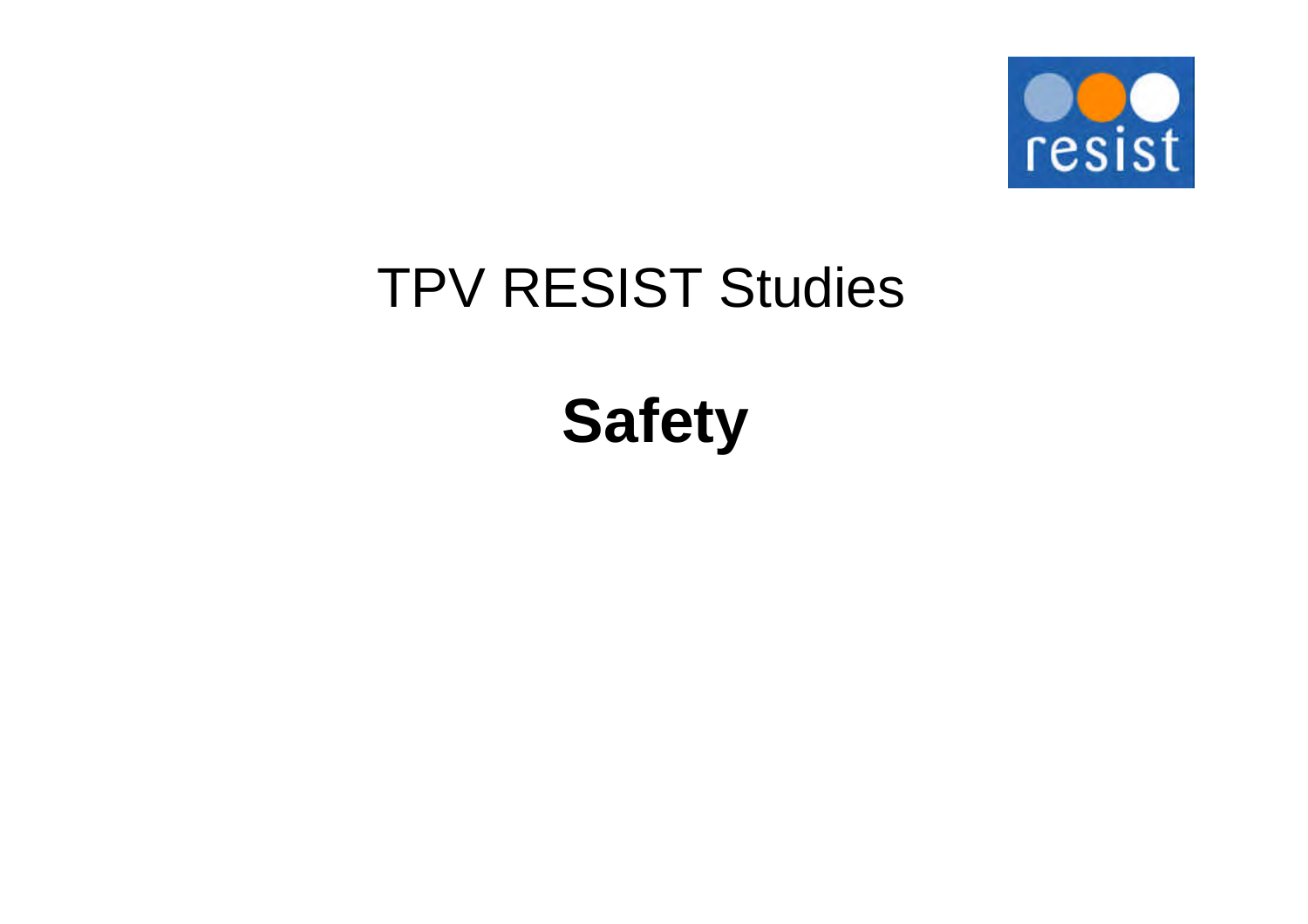## TPV RESIST Studies *Adverse Events in ³5% of Patients*



|                        | Treatment groups/No. (%) of patients |             |  |
|------------------------|--------------------------------------|-------------|--|
|                        | TPV/r                                | CPI/r       |  |
| <b>Total treated</b>   | 746 (100.0)                          | 737 (100.0) |  |
| Total with any AE      | 615 (82.4)                           | 569 (77.2)  |  |
| <b>Diarrhea</b>        | 173(23.2)                            | 148(20.1)   |  |
| <b>Nausea</b>          | 123(16.5)                            | 99 (13.4)   |  |
| Vomiting               | 61(8.2)                              | 53(7.2)     |  |
| Abdominal pain         | 44 (5.9)                             | 39(5.3)     |  |
| <b>Nasopharyngitis</b> | 40(5.4)                              | 28(3.8)     |  |
| Fatigue                | 70 (9.4)                             | 66 (9.0)    |  |
| Pyrexia                | 68 (9.1)                             | 54(7.3)     |  |
| Headache               | 78 (10.5)                            | 54(7.3)     |  |
| Rash                   | 40(5.4)                              | 39(5.3)     |  |
| Insomnia               | 26(3.5)                              | 37(5.0)     |  |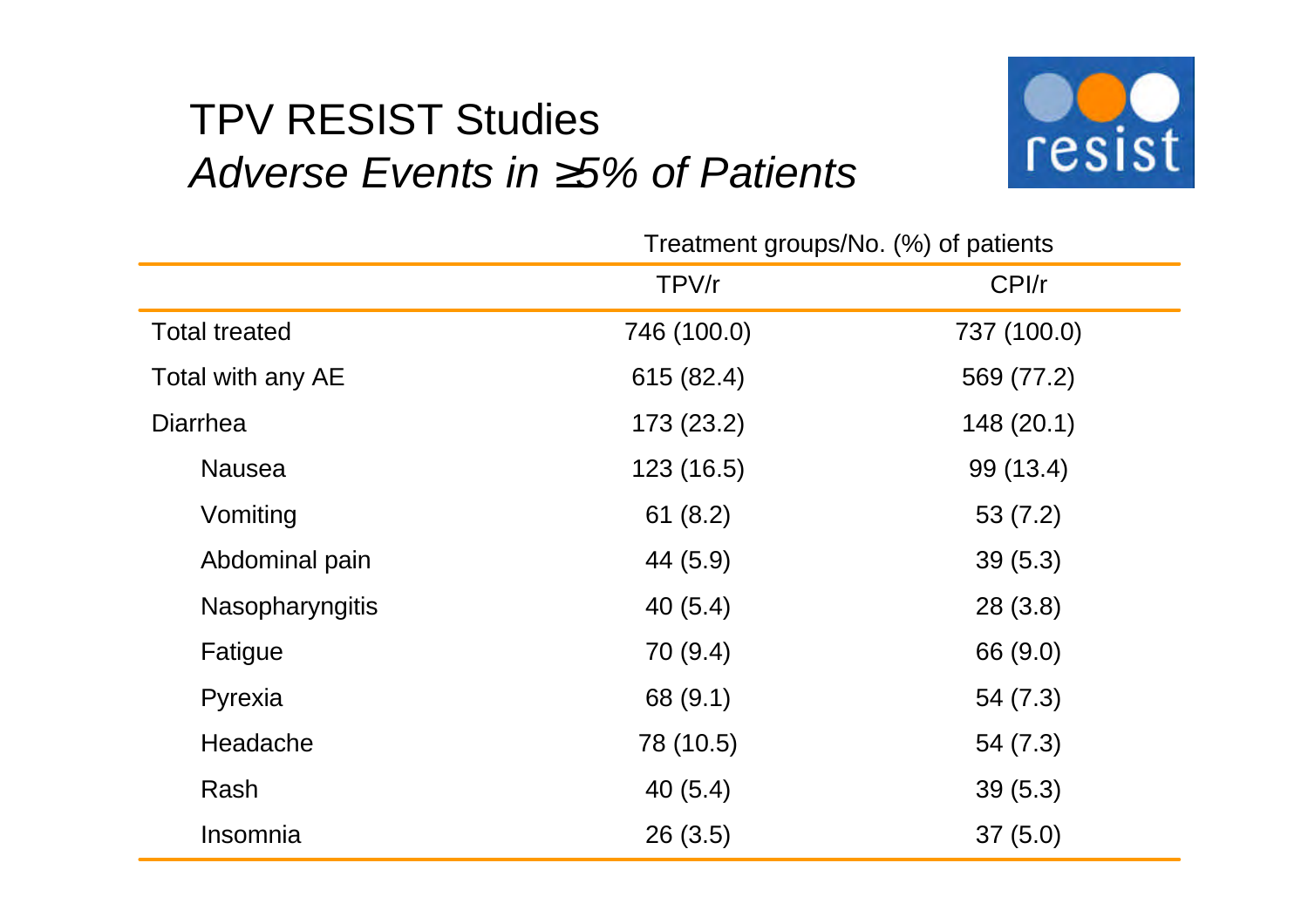

# TPV RESIST Studies *Grade 2–4 Adverse Events*

| N(%                                  | TPV/r       | CPI/r       |
|--------------------------------------|-------------|-------------|
| <b>Total treated</b>                 | 746 (100.0) | 737 (100.0) |
| Total with any moderate or severe AE | 423 (56.7)  | 374 (50.7)  |
| <b>Diarrhea</b>                      | 81 (10.9)   | 69 (9.4)    |
| <b>Nausea</b>                        | 50(6.7)     | 34(4.6)     |
| Vomiting                             | 25(3.4)     | 22(3.0)     |
| Abdominal pain                       | 18(2.4)     | 14(1.9)     |
| <b>Bronchitis</b>                    | 22(2.9)     | 8(1.1)      |
| Fatigue                              | 30(4.0)     | 29(3.9)     |
| Asthenia                             | 11(1.5)     | 17(2.3)     |
| Pyrexia                              | 34 (4.6)    | 32(4.3)     |
| Headache                             | 23(3.1)     | 23(3.1)     |
| Depression                           | 15(2.0)     | 22(3.0)     |
| Insomnia                             | 9(1.2)      | 19(2.6)     |
| Cough                                | 6(0.8)      | 16(2.2)     |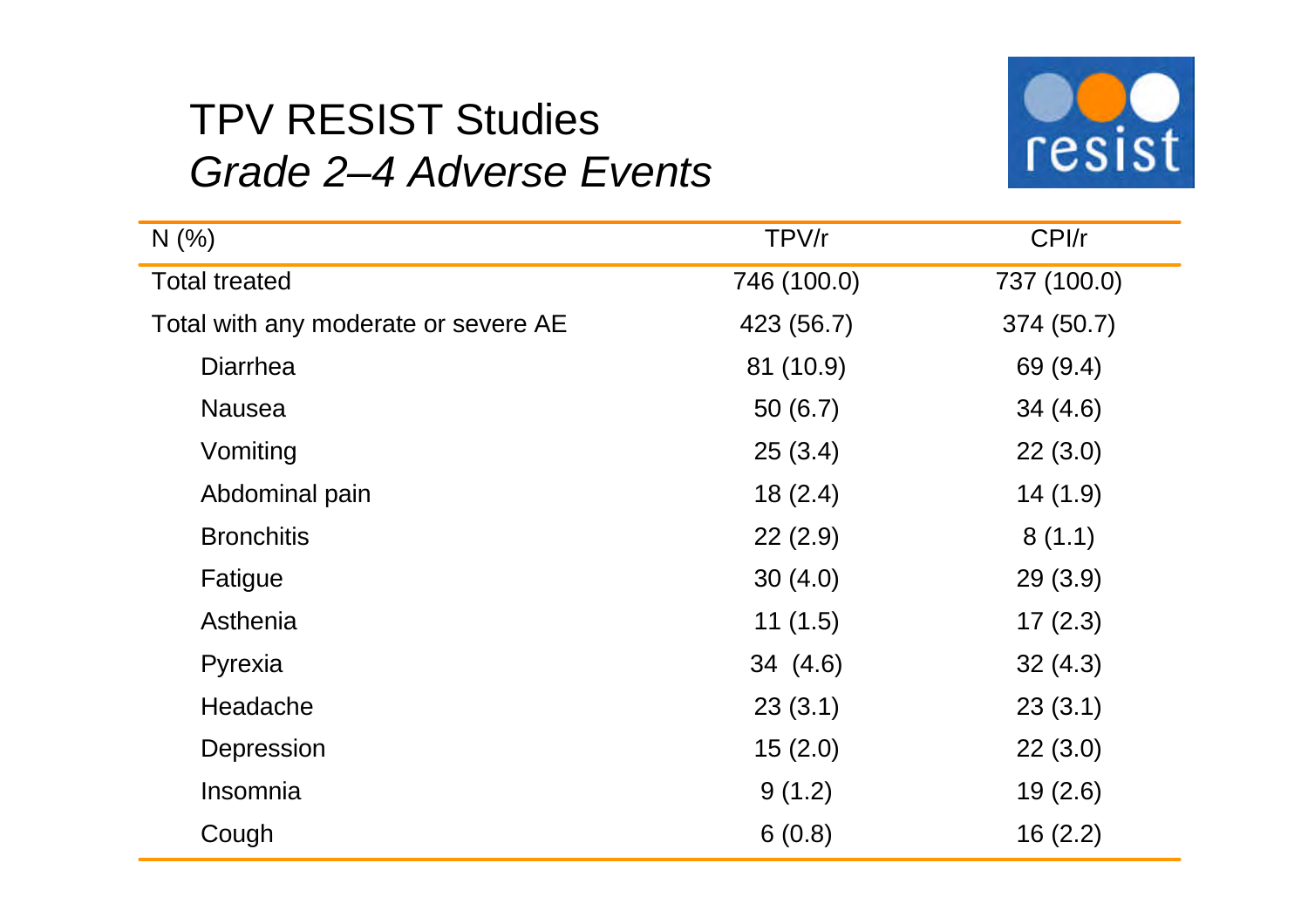# TPV RESIST Studies *Grade 3/4 Laboratory Abnormalities*



| N(%                          | TPV/r                   | CPI/r       |
|------------------------------|-------------------------|-------------|
| Patients with available data | 732 (100.0)             | 726 (100.0) |
| Hemoglobin                   | (0.3)<br>2              | 2(0.3)      |
| WBC count (decrease)         | (3.6)<br>26             | 38(5.2)     |
| <b>Platelets</b>             | 6<br>(0.8)              | 7(1.0)      |
| Prothrombin time             | 6<br>(0.8)              | 7(1.0)      |
| <b>ALT</b>                   | 43<br>(5.9)             | 13(1.8)     |
| <b>AST</b>                   | 29<br>(4.0)             | 10(1.4)     |
| Bilirubin, total             | 3<br>(0.4)              | 4(0.6)      |
| Alkaline phosphatase         | $\mathbf 1$<br>(0.1)    | 1 $(0.1)$   |
| Amylase                      | 33<br>(4.5)             | 42(5.8)     |
| Lipase                       | 13<br>(1.8)             | 14(1.9)     |
| <b>Total cholesterol</b>     | (3.3)<br>24             | 2(0.3)      |
| <b>Triglycerides</b>         | 152 (20.8)              | 81(11.2)    |
| Glucose (increase)           | 10(1.4)                 | (0.8)<br>6  |
| Creatinine                   | $\overline{2}$<br>(0.3) | 1 $(0.1)$   |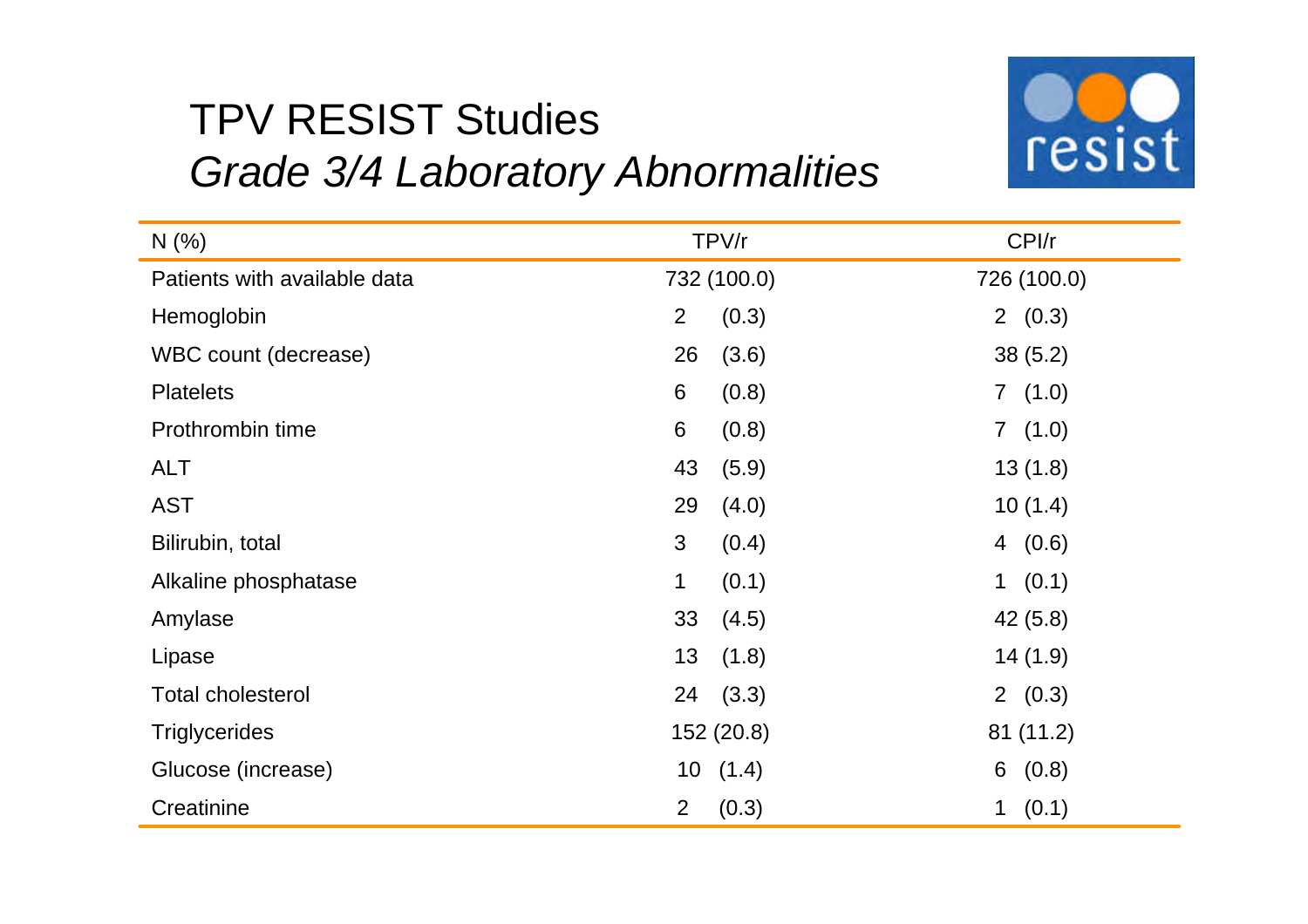### TPV RESIST Studies *Conclusions*



- For the combined RESIST analyses at 24 weeks, 41.2% TPV/r patients achieved a treatment response compared with 18.9% CPI/r patients (*P*<0.0001)
- **TPV/r-based therapy was consistently superior to CPI/r** for this patient population regardless of
	- Total baseline protease mutations
	- Number of primary PI mutations
	- Number of PRAMs
- **TPV has a high genetic barrier to resistance** 
	- TPV Maintains activity despite a large number of mutations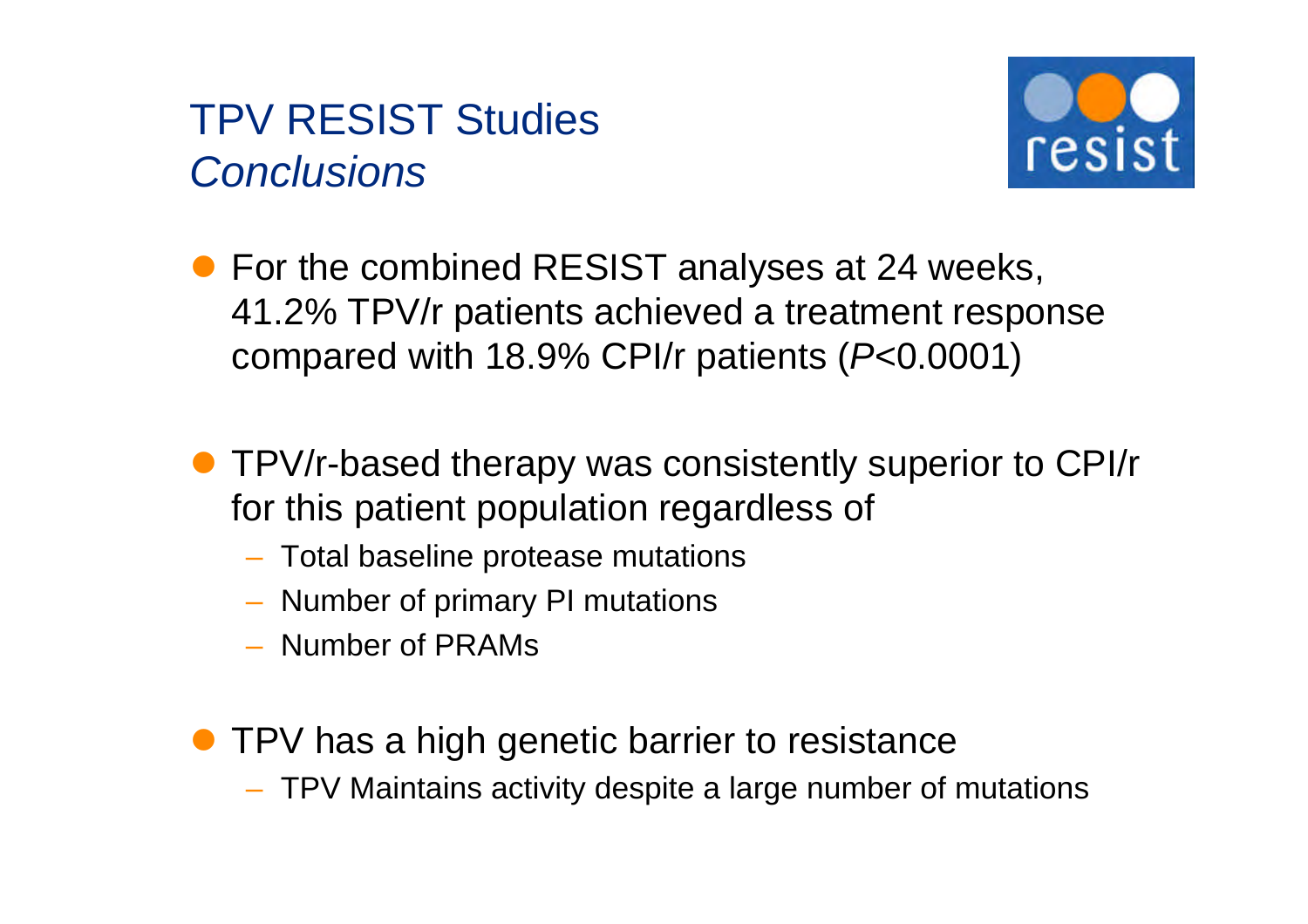## RESIST-2 *Acknowledgments*



**Argentina:** C Zala, P Patterson, I Cassetti, G Reboredo, J Benetucci, A Casiro, M Losso **Belgium:** N Clumeck, M Moutschen, JC Legrand, B Vandercam, JP Van Vooren, JC Schmit, R Colebunders, E Van Wijngaerden, P Lacor, B Van Der Gucht **Brazil:** B Grinsztejn, M Schechter, O Leite, M Della Nega, A Castello, P Rogerio, V Madruga, RA Sautini, J Mendouca, A Timerman, R Badaró, C Rosenthal, JLA Neto **Denmark:** J Gerstoft, L Mathiesen, CS Larsen, N Obel, AL Laursen **France:** H Gallais, JA Gastaut, P Dellamonica, T May, P Morlat, B Hoen, JM Lang, P Yeni, C Katlama, M Kazatchkine, JM Molina, JF Delfraissy, F Raffi, PM Girard, R Verdon, F Boue, L Cotte, D Vittecoq, W Rozenbaum, M Dupon, C Michelet **Germany:** K Arasteh, F Bergmann, N Brockmeyer, S Esser, G Faetkenheuer, FD Goebel, T Harrer, M Hartmann, E Jägel-Guedes, H Knechten, B Kuhlmann, S Mauss, A Mutz, A Kroidl, A Plettenberg, D Reichelt, J Rockstroh, B Salzberger, RE Schmidt, E Schnaitmann, L Schneider, B Schuster, S Staszewski, A Ulmer, J Rump, J van Lunzen, U Walker, L Weitner **Greece:** N Stavrianeas, M Lazanas, E Giamarellou, A Karafoulidou, V Kiosses, V Papastamopoulos, P Gargalianos, G Panos, G Chryssos, C Bassaris **Ireland:** F Mulcahy, M Horgan **Italy:** F Aiuti,A Antinori, M Arlotti, D Bassetti, P Caramello, A Cargnel, G Carosi, R Cauda, A Chiodera, F Chiodo, A Chirianni, E Concia, G Di Perri, R Esposito, G Filice, F Ghinelli, PA Grossi, A Lazzarin, F Leoncini, F Mazzotta, F Meneghetti, L Minoli, F Montella, M Moroni, AM Orani, G Pastore, N Piersantelli, E Raise, G Rizzardini, G Scalise, ML Soranzo, F Suter, A Vaglia, G Vigevani, V Vullo **Mexico:** C Cano, M Jauregui, P Lopez, L Nieto, C Rivera, E Zapata **Netherlands:** ME van der Ende, K Brinkman, JH ten Veen, PL Meenhors, SA Danner, R Vriesendorp, A van Eeden, G Schreij, HG Sprenger, PP Koopmans **Portugal:** F Antunes, A Melico-Silvestre, M Miranda, K Mansinho, J Vera **Spain:** B Clotet, JC López, Bernaldo de Quirós, D Podzamczer, J González Lahoz, E Ribera, M Gurguí, P Viciana, E Ortega, J Portilla, H Knobel, JA Iribarren, A Rivero, J López Aldeguer, M Márquez, J Vergas, A Ocampo, JM Peña, R Rubio, S Moreno, JM Gatell **Sweden:** A Blaxhult, M Gisslén, L Flamholc **Switzerland:** M Battegay, M Opravil, P Vernazza, B Hirschel **United Kingdom:** I Alexander, C Bignall, H Birley, P Easterbrook, M Fisher, B Gazzard, V Harindra, P Hay, M Johnson, S Khoo, GR Kinghorn, R Kulasegaram, C Leen, M Murphy, M Snow, J Weber, D White, E Wilkins, M Wiselka, C Wood **Expert Resistance Panel:** J Baxter, C Boucher, J Schapiro **Boehringer Ingelheim:** J Villacian, R Chaves, I Fleming, V Kohlbrenner, D Mayers, S McCallister, D Neubacher, MA Quinson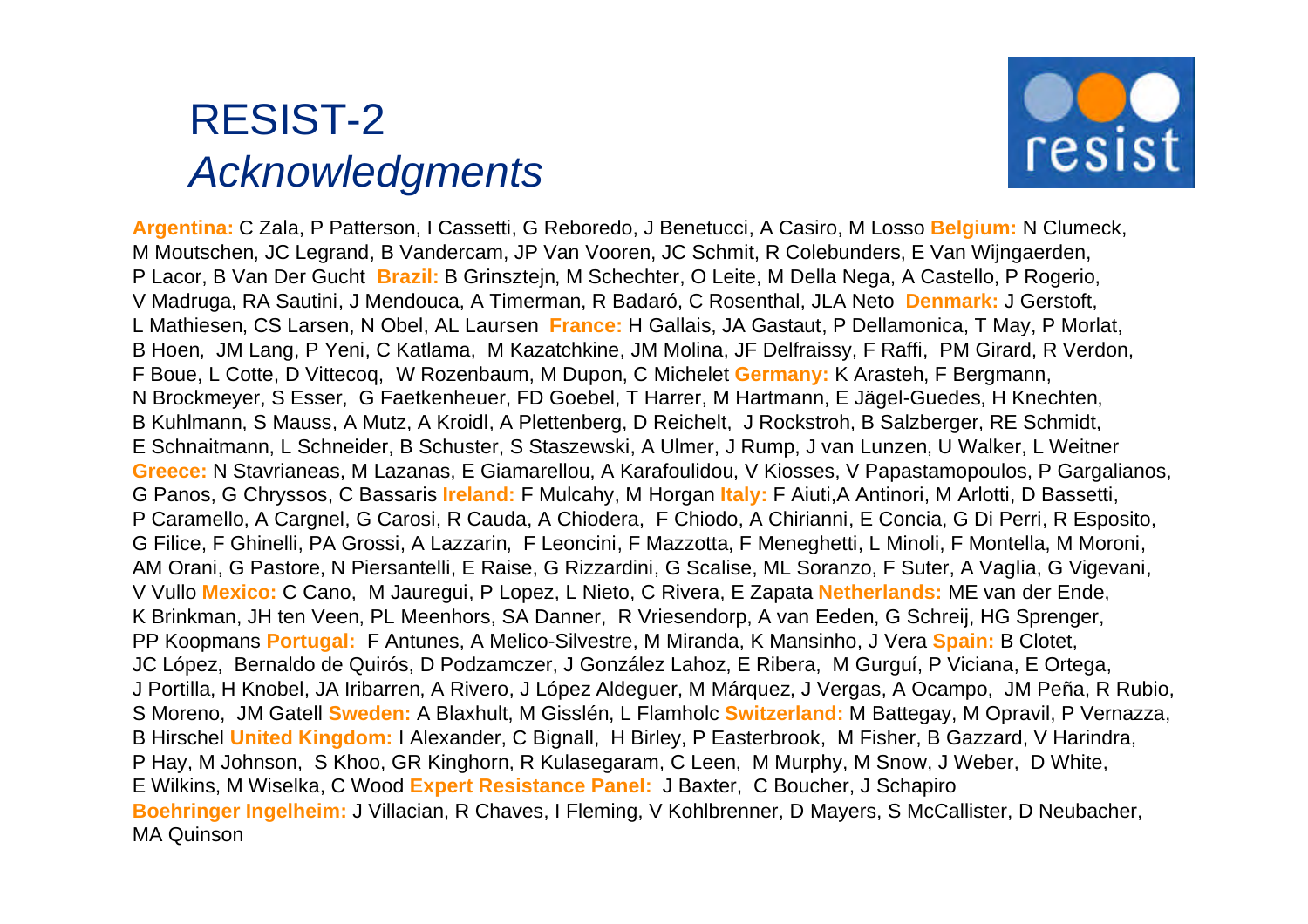TPV RESIST Studies *Conclusions—Safety*



- Types of adverse events reported with TPV/r and CPI/r arms were similar
- TPV/r arms had a higher rate of overall and Grade 2–4 adverse events
- **Grade 3 or 4 ALT or AST elevations more common in** patients on the TPV/r arms
	- Mostly asymptomatic: most patients able to continue without permanent discontinuation
- Grade 3 or 4 plasma lipid elevations more common in patients on the TPV/r arms